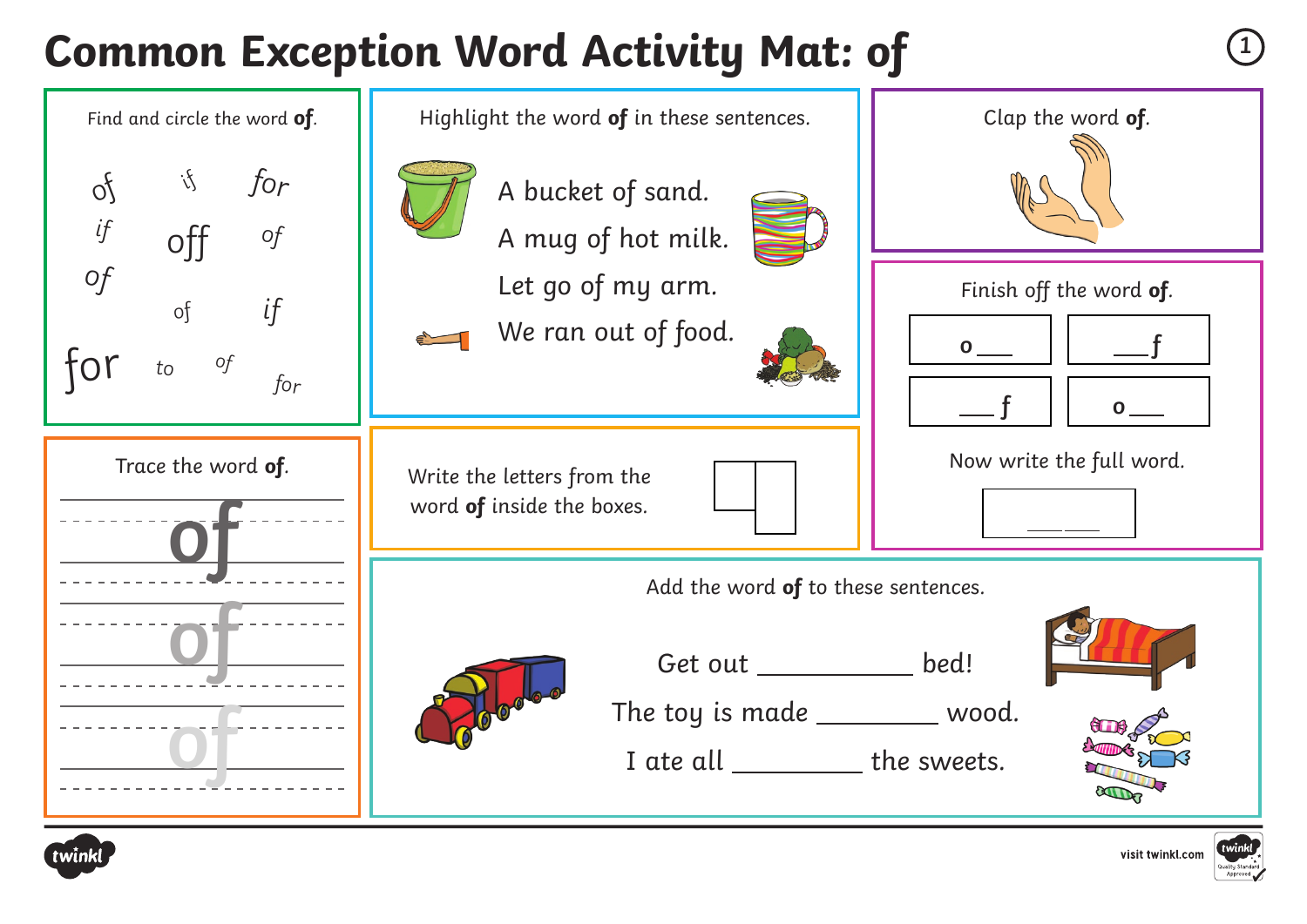# **Common Exception Word Activity Mat: said <sup>2</sup>**





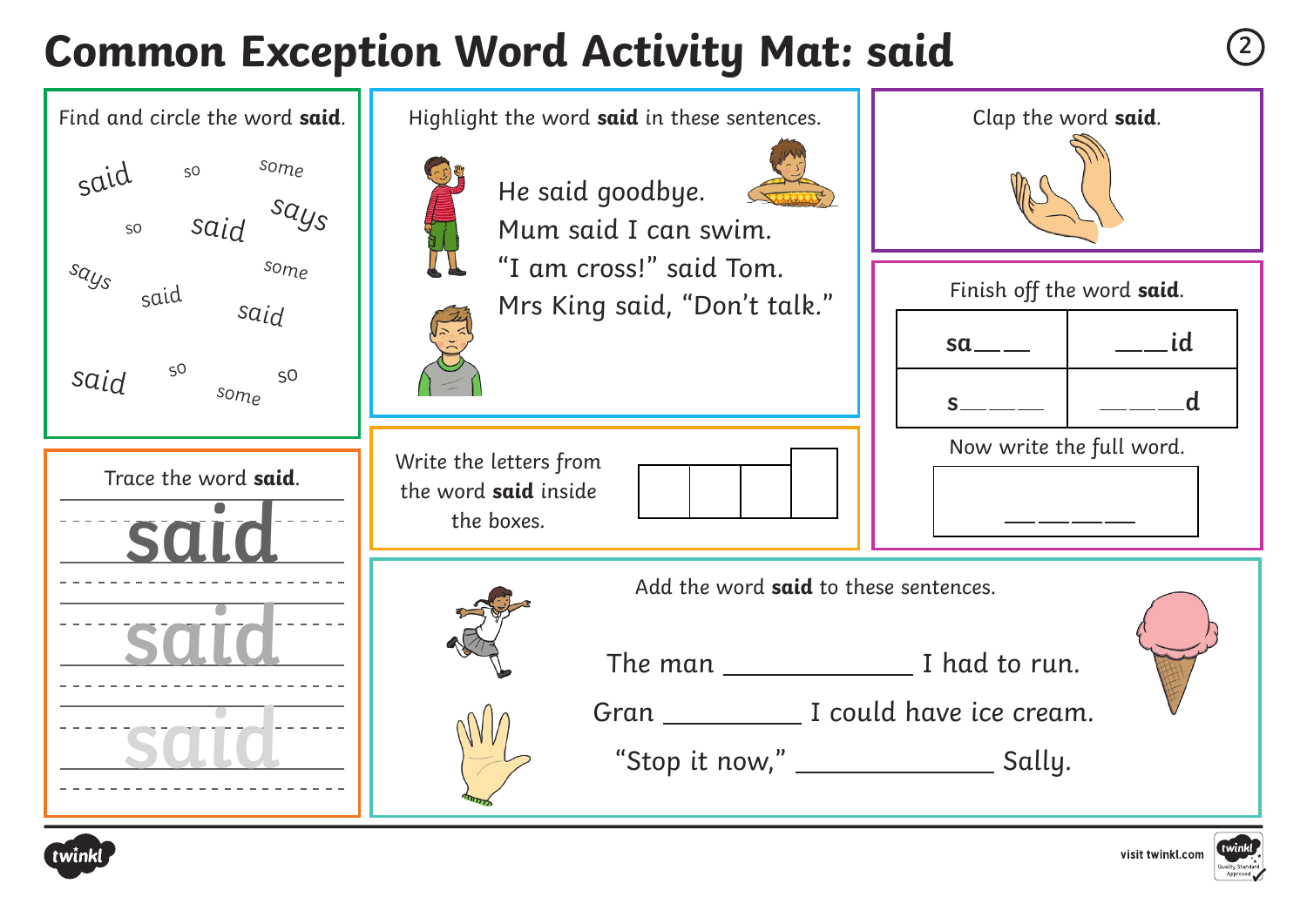### **Common Exception Word Activity Mat: do <sup>3</sup>**





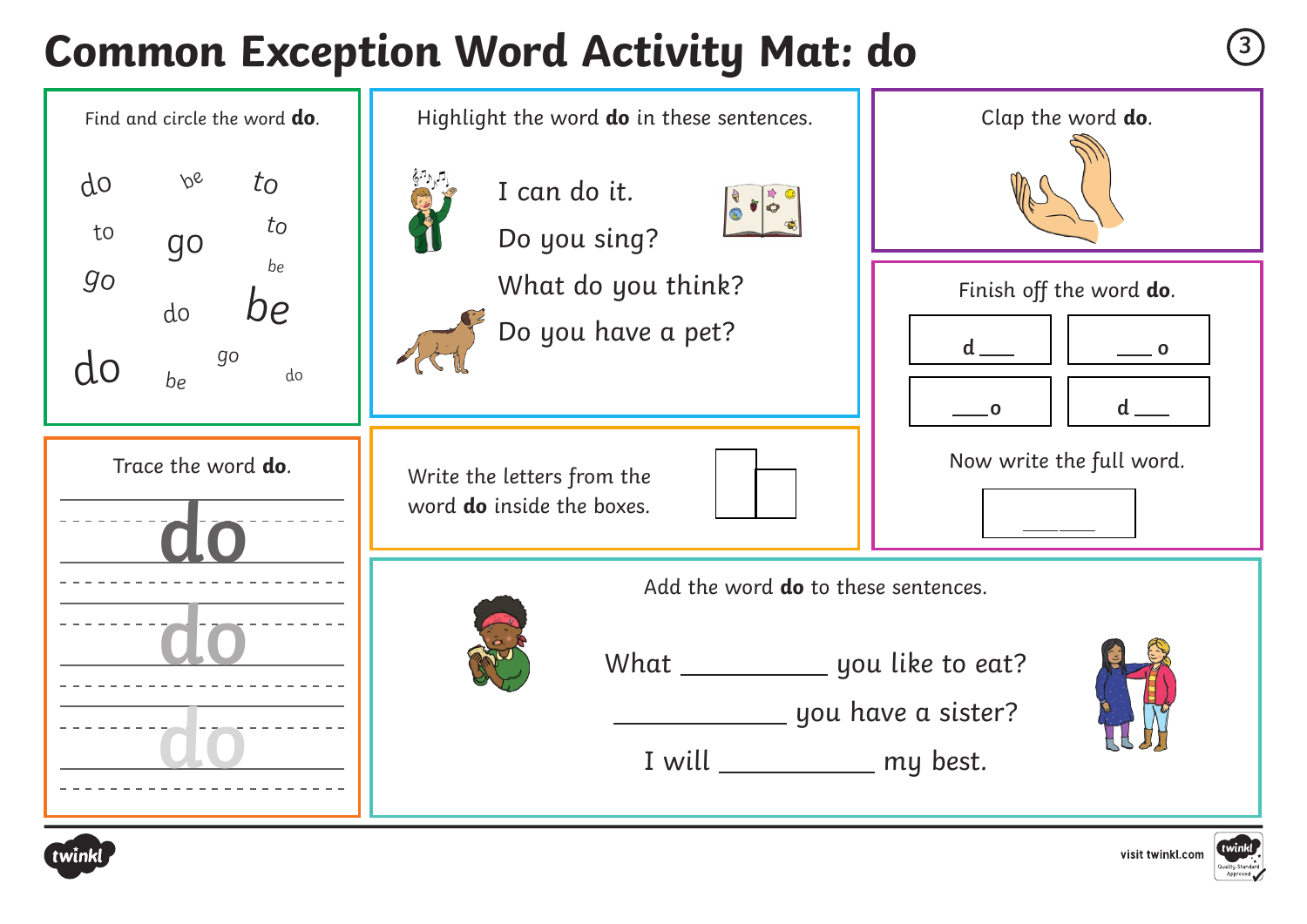# **Common Exception Word Activity Mat: to**